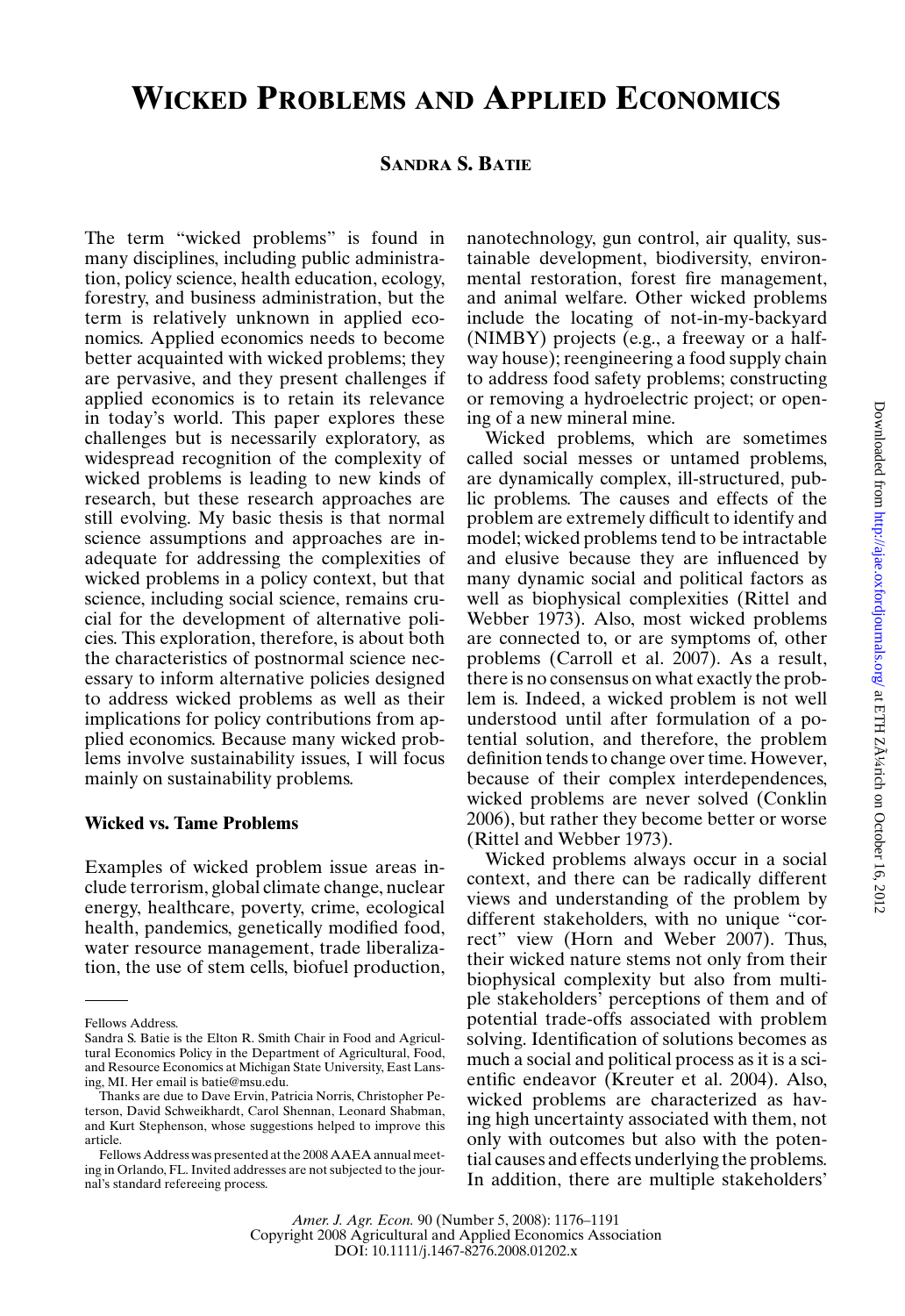| Characteristic                 | Tame Problem                                                                                                                     | Wicked Problem                                                                                                                                        |
|--------------------------------|----------------------------------------------------------------------------------------------------------------------------------|-------------------------------------------------------------------------------------------------------------------------------------------------------|
| 1. The problem                 | The clear definition of the problem also<br>unveils the solution<br>***                                                          | No agreement exists about what the<br>problem is. Each attempt to create a<br>solution changes the problem<br>***                                     |
|                                | The outcome is true of false, successful<br>or unsuccessful<br>***                                                               | The solution is not true or false—the end<br>is assessed as "better" or "worse" or<br>"good enough"                                                   |
|                                |                                                                                                                                  | ***                                                                                                                                                   |
| 2. The role of<br>stakeholders | The problem does not change over time<br>The causes of a problem are determined<br>primarily by experts using scientific<br>data | The problem changes over time.<br>Many stakeholders are likely to have<br>differing ideas about what the "real"<br>problem is and what its causes are |
| 3. The "stopping"<br>rule"     | The task is completed when the problem<br>is solved                                                                              | The end is accompanied by stakeholders,<br>political forces, and resource<br>availability. There is no definitive<br>solution                         |
| 4. Nature of the<br>problem    | Scientific based protocols guide the<br>choice of solution(s)<br>***                                                             | Solution(s) to problem is (are) based on<br>"judgments" of multiple stakeholders<br>$***$                                                             |
|                                | The problem is associated with low<br>uncertainty as to system components<br>and outcomes                                        | The problem is associated with high<br>uncertainty as to system components<br>and outcomes                                                            |
|                                | ***<br>There are shared values as to the<br>desirability of the outcomes                                                         | ***<br>There are not shared values with respect<br>to societal goals                                                                                  |

**Table 1. Summary of Differences Between Tame and Wicked Problems**

Source: Adapted from Kreuter et al. (2004).

viewpoints with respect to the desirability of alternative outcomes.

Wicked problems can be contrasted with tame problems. While frequently complex and difficult, tame problems are those that can be clearly delineated and solved by experts who produce workable solutions using the analytical approaches of their disciplines (Kreuter et al. 2004). Examples include landing men on the moon; determining the specific source of a food contamination outbreak; identifying the cost effectiveness of different crop practices to reduce soil erosion; or determining the costs and benefits of expanding an irrigation project. Tame problems are characterized by clear definitions of the problems which do not change overtime. Also, the problem definition reveals potential solutions because of clear cause and effect mechanisms. Unlike wicked problems, there is little conflict over the desirability of these potential solutions. Tame problems can be addressed primarily by experts with little or no involvement of stakeholders, and unlike wicked problems, they can be solved.

Table 1 summarizes these differences between wicked and tame problems as being about whether there is (1) a common definition of the problem; (2) a direct involvement

of stakeholders in problem definition and analysis; (3) a deterministic "stopping rule"; as well as (4) the unique nature of the problem.

# **Challenges Posed by Wicked Problems**

Wicked problems pose a dilemma for normal science activities. Normal science, as defined by Thomas Kuhn (1962) in his book *The Structure of Scientific Revolutions*, is the routine work of disciplinary scientists "puzzle solving" in their paradigm. Normal science research (i.e., conventional or mainstream research) adds to the details of the established theory but does not challenge it or test its assumptions.

Historically, normal science has had a close relationship with the creation of policy alternatives (Funtowicz and Ravetz 1993; Stokes 1997). Since World War II, normal science has been guided by a linear model<sup>1</sup> which is illustrated in figure 1 and can be summarized as: "[B]asic research, conducted by scientists that are largely autonomous, is a

<sup>&</sup>lt;sup>1</sup> The linear model of normal science and its relationship with policy development can be traced to concepts articulated in Vannevar Bush's 1945 report *Science—The Endless Frontier* (Stokes 1997).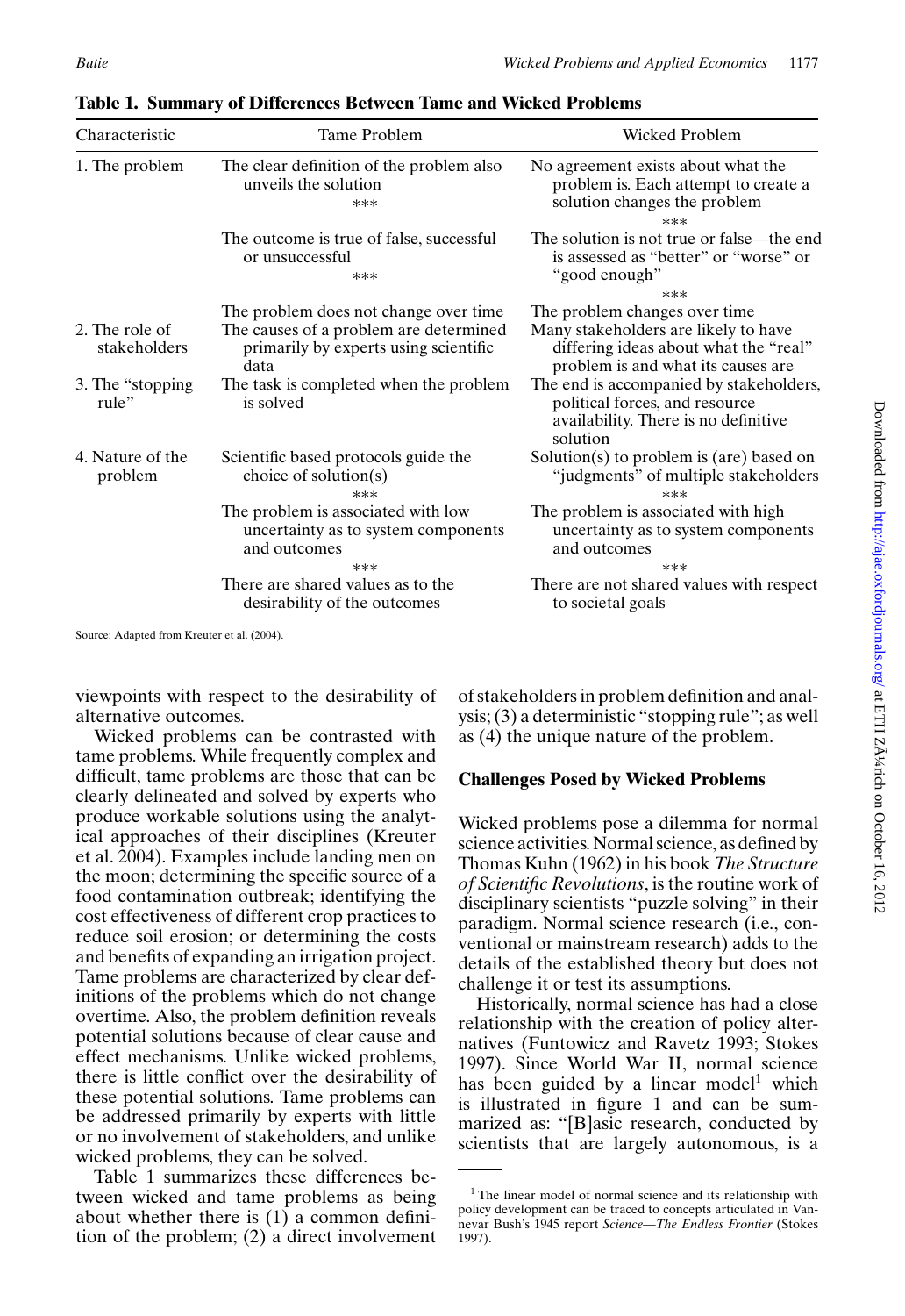

Source: Pielke and Byerly (1998).

#### **Figure 1. The linear model of science**

resource for applied research. Applied research is the source of results useful to practical concerns, including policy development" (Pielke 2007, p. 81). In this model scientific findings flow into a reservoir that can then be drawn on by society to create beneficial technologies and outcomes. Basic science is judged by criteria internal to science, such as disciplinary standards, whereas applied research and development is judged by criteria external to science, such as the potential usefulness to society. There is also more status conveyed to those engaged in basic research than to those undertaking applications that involve the integration of science into decision-making processes (Pielke Byerly 1998; Stokes 1997). Many research institutions—universities and agencies—are reflective, supportive, and reinforcing of this linear model of normal science (Bonnen 1986; Peters 2007; Stokes 1997).

With respect to policies and decision making, linear, normal science models maintain underlying assumptions that scientific progress leads to societal progress (Frodeman and Holbrook 2007) and getting the science right is necessary to settle political disputes and for effective policy making to occur (Pielke 2007; Sarewitz 2004). However, as figure 1 illustrates, normal science frequently has a division between those who do the science and those who use it: "Autonomy is implicit in the [linear] model, because the reservoir [of scientific findings] isolates science from society; science assumes no responsibility to apply the knowledge it puts into the reservoir, and society does not set scientific priorities" (Pielke and Byerly 1998, p. 42). This division implies that reducing scientific uncertainty will reduce political uncertainty, and reaching a consensus on the science is a prerequisite for a political consensus and for policy action to occur (Vatn and Bromley 1994).

These assumptions are tantamount to conflating the "what is" and the "what if" products of science with the "what ought to be" product of politics. They are also quite problematic but tend to be more realistic (1) where there is widespread agreement by stakeholders as to what are desirable outcomes as well as (2) where there is low uncertainty surrounding the system components and outcomes of alternative course of actions (Pielke 2007). That is, they tend to be more realistic with the "tamer" problems of society. For example the research to develop a vaccine for a serious human disease falls in this tame problem category. With most vaccines, there tends to be widespread agreement that protecting humans from the disease is desirable, and there is low uncertainty about the system components or outcomes. Thus, for vaccine development the assumptions of the linear model of normal science are apt.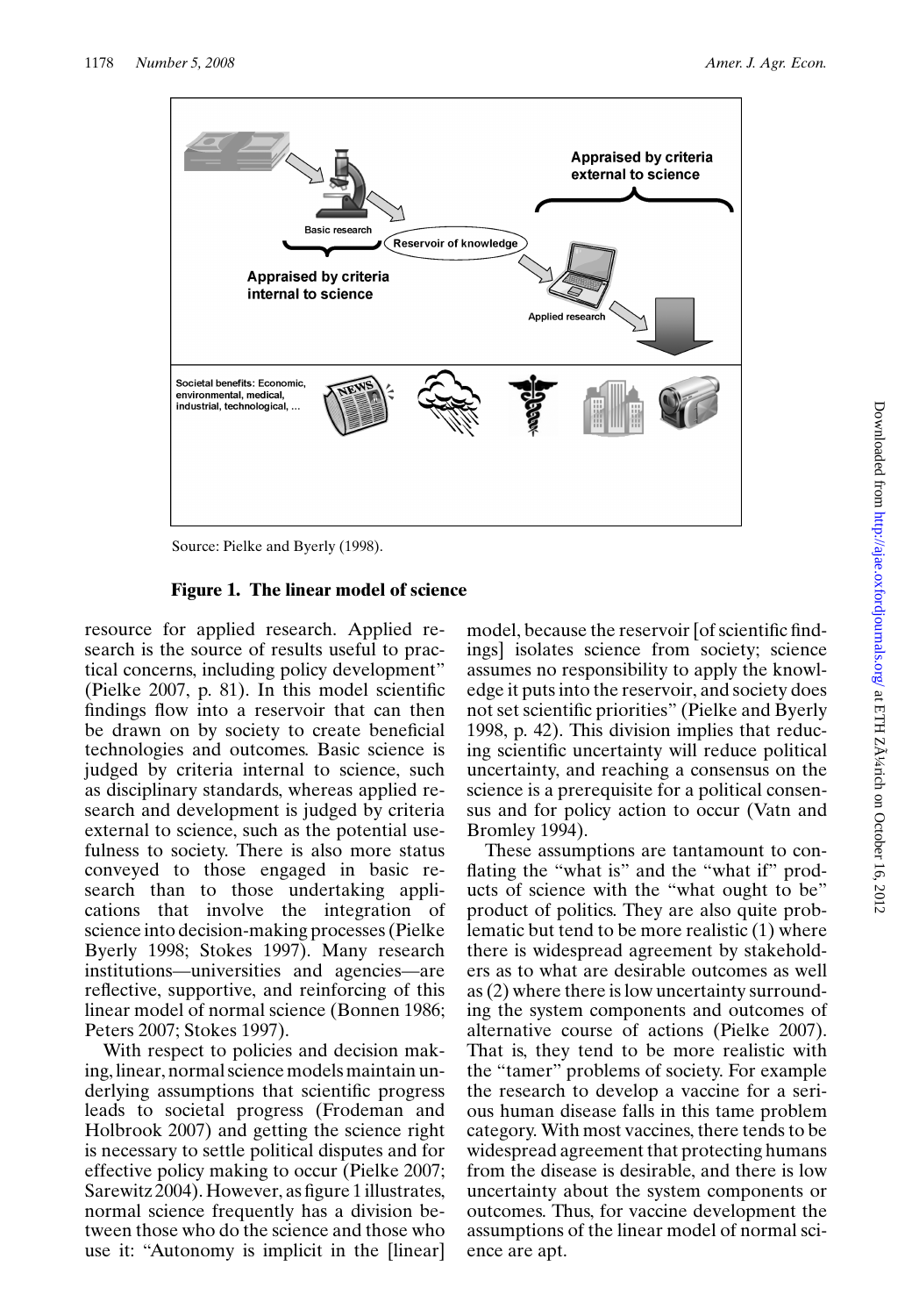# **Normal Science and Applied Economics**

To illustrate Pielke's points, consider applied economics. As with all disciplines, normal science is applied economists' "bread and butter" work. The *American Journal of Agricultural Economics* showcases normal science research, most of which tends to follow what Lindbloom (1965) calls the "rational analytical method." That is, applied economics research projects normally follow formal decision logic, and the applied economist is the expert selecting assumptions and methods, defining significance, and using theory (e.g., welfare theory) as criteria to isolate end states such as equilibria or optimal outcomes (Stephenson 2000). Examples include formal benefit-cost analysis, nonmarket valuation techniques, dynamic optimization, multiattribute utility analysis, econometric demand modeling, spatial equilibrium modeling, and willingness to pay estimations. And for much of applied economics policy research, "getting the science right" can equate with "getting the prices right."

Advocates for the rational analytical approach, following the linear model, defend its use in policy making as a systematic and rational way for decision makers to decide between competing ends (Shulock 1999; Stephenson 2000). That is, research can be placed in a reservoir to be drawn out by policy and decision makers as needed. As discussed above, the potential for this research to influence policy is higher when the system components and outcomes are known and probable outcomes are generally viewed as desirable. Thus, the selection of, say, the least-cost alternative to reduce (the relatively tame problem of) erosion is more likely to have policy acceptance than is the identification of the optimal allocation of resources to reduce (the more wicked problem of) perceived global warming threats.

The distinction being made is that within a policy context, there is a difference with "what is" (and "what if") types of research and the "what ought to be" types of research as they address tame and wicked problems. "What is" issues, such as "What are the impacts of land uses given the new Energy Act?" and "what if" issues, such as "What would be the impact on the economy if there was more development of wind power sources of energy?" are appropriate for both tame and wicked problems. Where societal goals are broadly known and accepted, such as in the vaccine research example, researchers can proceed with "there ought to be"

types of questions (e.g., there ought to be a vaccine) with broad acceptance and support.

The same cannot be said for the "what ought to be" research with wicked problems. Consider water management, where the old western saying of "Whiskey is for drinking and water is for fighting" highlights water management's wicked nature. An example of a "what ought to be" research question is: "What is the efficient reallocation of water among competing interests?" The implicit assumption is that efficient allocation is a policy goal, but policy goals do not emanate from disciplinary paradigms (Bromley 2008b; Stephenson 2003). As an approach to making policy decisions, "[the] rational analytic approach vests power and decision-making authority in the hands of unelected analysts" (Stephenson 2000, p. 11), thereby substituting the researchers' values of what is considered to be the best outcome for those of others. Also, the assumption of the linear model that all research will ultimately add value to decision making is flawed with wicked problems. Failure to recognize its inappropriate nature for wicked problems may account for much of the limited acceptance of such policy research (Batie 2005; Bromley 2008b; Shulock 1999). The assumption of "build it and they will come" is not appropriate; there is no assurance that the supply of knowledge about wicked problems (e.g., nature–human interactions) will have demanders.

# **Normal Science and Wicked Problems**

Normal science is ill suited for wicked problems—with their attendant conflict over values and high uncertainty about system components and outcomes. By their nature, wicked problems cannot be easily categorized into separate disciplinary boxes nor can they be divided into more manageable parts under the assumption that there are clear and known casual paths (Weber and Khademian 2008). With wicked problems it is difficult to decide what facts to gather without first discussing values; thus, it is necessary not only to have many disciplines involved, but also to have interaction with those whose resources and cooperation are indispensable for tackling the problem that is, with stakeholders (Bueren, Klijn, and Koppenjan 2003).

These various actors bring different values and perceptions to the policy dialog. For example, with respect to sustainability of ecosystems, environmental ethicists may focus on the intrinsic value of nature; applied economists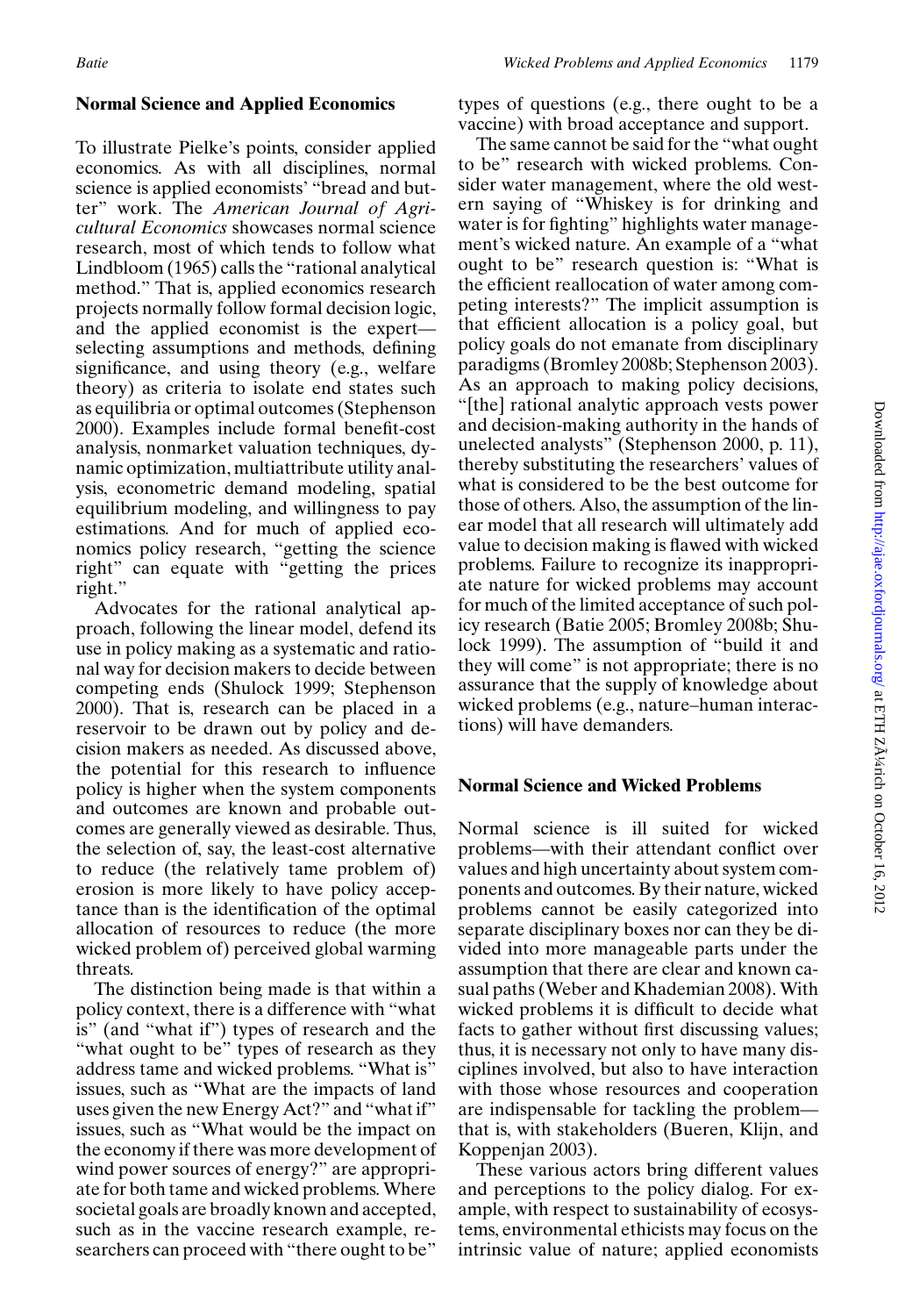may focus on the instrumental value of nature; and nonacademics may bring tacit knowledge garnered from practical experiences and personal values associated with nature and resource use (Norton 2005). Also, management agencies might consider natural resources from the viewpoint of wildlife survival, whereas project agencies might consider natural resources as commodities (Ingram and Bradley 2006). Even when dialog occurs and includes all of the actors, clear *solutions* rarely emerge; rather, via negotiation *processes* are identified which are judged as better or worse (not right or wrong) in addressing the wicked problem (Norton 2005).

#### **Why the Concern About Wicked Problems Now?**

Linear model and normal science were not challenged as long as society and policy makers felt that they were meeting social needs (Bonnen 1986; Pielke and Byerly 1998; Stokes 1997). But over the last several decades, that situation has changed. It is no longer widely assumed that scientific progress leads to societal progress (Frodeman and Holbrook 2007; Peters 2007). The reasons are multiple.

First, our improved understanding of system connections as well as recent volatility in natural resource and commodity prices has raised widespread concerns about the sustainability of many of our current development paths and practices (Millennium Ecosystem Assessment 2005). The complex connections between nature and society are seen as vulnerable. The warming of the global climate, for example, appears to be threatening the prosperity of economies as well as the functioning of ecosystems and the survival of many species. As more sustainability concerns arise, and as technologies appear to produce more risks than they resolve, many are challenging the post–World War II concept that our science can control the risks that it produces (Gallopin et al. 2001; Nowotny, Scott, and Gibbons 2001). Furthermore, the aforementioned critics note that science itself introduces new risks For example, the use of pesticides may reduce pest damage but may increase the risk of damages to human health (Russell 2001).

Gallopin and his colleagues (2001) note that what is at stake is not an admission of partial ignorance but rather the significance to be attached to the inability of science to exercise mastery over eventual outcomes. The earlier protection that provided science with the now questioned belief that more knowledge will reduce uncertainties, increase capacity for control of nature, and permit the remedying of past mistakes is stripped away—along with the "ideological privilege" that gave presumptive preference to the intended outcomes of scientific research while discounting any unintended side effects.

Second, wicked problems do not fit the linear model of science, which has smoothed over its wicked, rough edges with abstracting assumptions.2 In ecosystem sustainability debates, for example, many question the assumptions that there are simple linear causes and effects of problems; science can control nature; the past is a good predictor of the future; or there are equilibrium conditions to which natural systems will return following disturbances. For sustainability issues, the alternate assumptions are that there is nonlinearity and unpredictability to system components; science cannot control the negative and cumulative effects of technologies on nature and society; and there are thresholds (e.g., tipping points) that can cause irreversible outcomes.

Thus, while normal science assumptions might have fitted well with earlier conservation practices of the progressive conservation period—when natural resources were viewed as commodities and there was considerable public consensus about the goals of resource management—that fit is no longer the case. Now, these assumptions are challenged in the age of environmentalism because ecosystems are assumed to provide many functions and services, including life support, and when there is considerable public conflict about which services are the most valuable and about how to practice environmental management (Batie, Shabman, and Kramer 1986; McCool and Guthrie 2001).

As a consequence, there is increasing dissatisfaction with curiosity-driven, disciplinarybased science. Criticisms abound with the "stove-piped" or the "silo" nature of the disciplinary approach for addressing wicked problems. As the old saying goes: "The world has problems, while universities have departments." It is becoming more evident that

<sup>2</sup> An example in applied economics would be the assumption that Pareto-irrelevant externalities (i.e., where there are no further gains from trade) should not be addressed by environmental policies (Bromley 2008a,b). As Bromley notes, labeling an externality as Pareto irrelevant implies that all costs of the status quo fall on the victims, who probably desire regulation to change that situation regardless of their ability to pay. Similarly, Norgaard (2002) argues that environmental problems are thought of as market failures when they more accurately could be considered to be evidence of the applicable limits of the market model.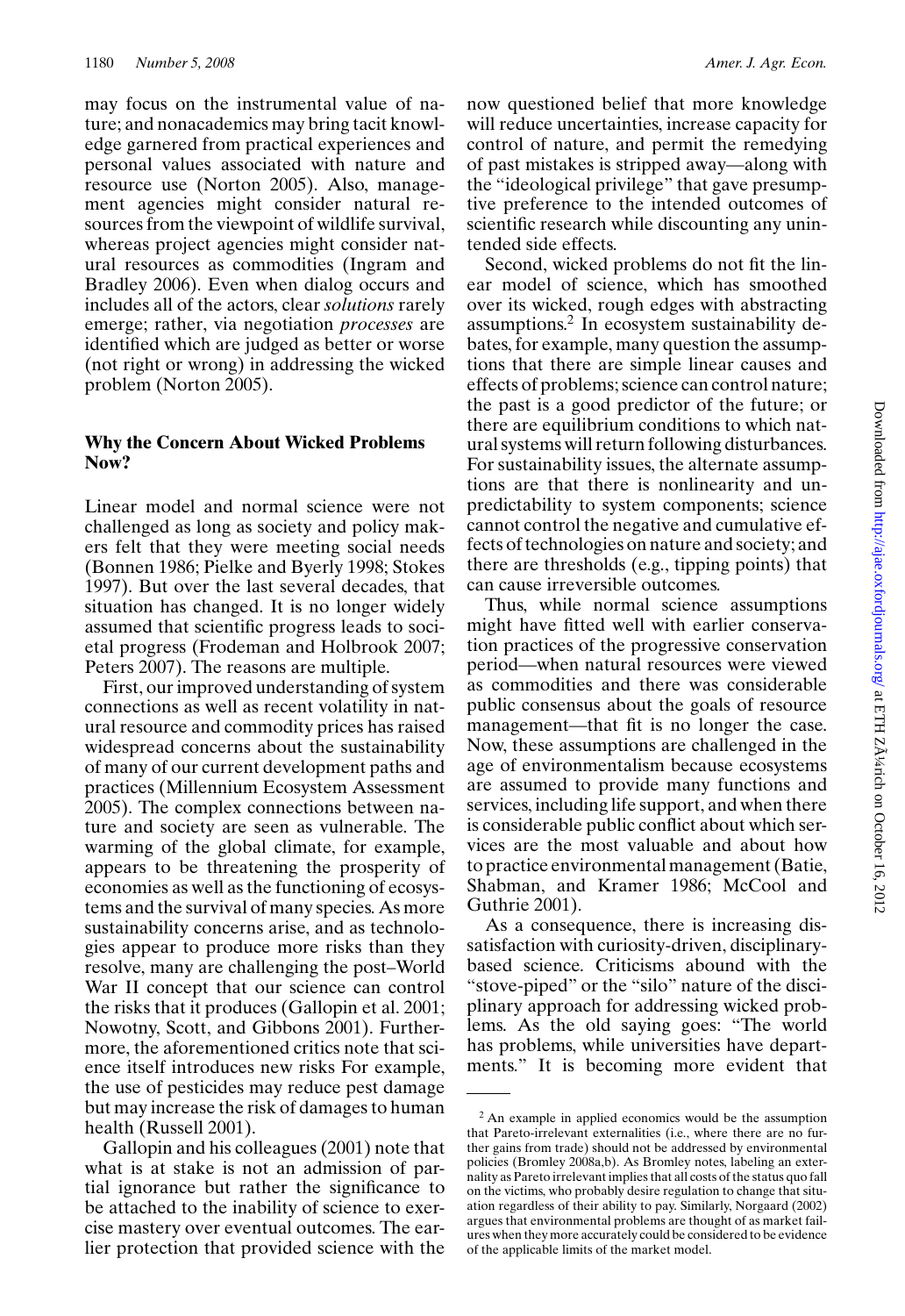normal science is inadequate in resolving wicked problems with their attendant conflicts over whose values will prevail in deciding (a) what future is desirable; (b) what trade-offs are worth making; and (c) who bears the costs or gains the benefits of decisions (Weber and Khademian 2008). When values are in conflict and when outcomes are of high consequence, but uncertain, or where there is significant scientific disagreement, $\frac{3}{2}$  scientific experts are not allowed to dictate preferred policies (Fear et al. 2006). Indeed, if normal science is used to address wicked problems, the frequent result is controversy and gridlock (Pielke 2007; Sarewitz 2004). The decision of whose values count is made in the political world, not in the world of science (Bromley 1997).

Third, globalization has also challenged the monopoly of the western science's arbitration of what constitutes valid knowledge. Within policy discussion, there is broader acceptance of the experience of practitioners as tacit (e.g., silent) knowledge; there is more focus on unique local situations that contextualize knowledge, and there is inclusion of alternative knowledge as well as hybrid knowledge which combines various types of knowledge. The distinct boundaries between science and nonscience are dissolving to be replaced with a wider framework of sources of knowledge to inform policy (Nowotny, Scott, and Gibbons 2001).

Fourth, these challenges to normal science are enabled and reinforced by new ways of communicating among stakeholders that provide civil society low-cost access to a wealth of data and information as well as low costs to political organizing (Hawken 2007). Currently, for example, food companies are struggling with how to meet some consumers' demands for more sustainability attributes in their products and processes; they know that even small groups of consumers can effectively organize and communicate their concerns to others via the Internet<sup>4</sup> and impact company revenues, but the companies struggle to determine what they should do to profitably address the wicked problem of sustainability.

#### **Addressing Wicked Problems**

Society is changing what it is asking of science; as a result, the role of science in decision making is becoming quite complex (Pielke 2007). Addressing wicked problems in a policy context requires both use-driven science that recognizes and addresses uncertainties and meaningful engagement of stakeholders in decision making that propels knowledge into action. While science can offer new ways of thinking or catalyze new technologies, only changes in policies and management lead to action (Ingram and Bradley 2006). The latter requires engagement of stakeholders.

There is a large and growing literature about various approaches to postnormal science that addresses uncertainties (e.g., Funtowicz and Ravetz 1993; Nowotny, Scott, and Gibbons 2001). An example is the field of ecological economics (Funtowicz and Ravetz 1994), which has its own transdisciplinary journal and focuses on the human/nature nexus, frequently in a policy context. Ecological economics has a pluralistic but scientific approach to the study of environmental problems and policy solutions. It is characterized by systems perspectives and appropriate physical, biological, and social contexts as well as a focus on long-term environmental sustainability.

Another postnormal science example is complexity economics, some of which traces its roots to the Sante Fe Institute's exploration of relationships between economics and physics. Complexity economics is highly mathematical and statistical, and it focuses on complex adaptive systems in pursuit of "real world" relevancy. The core components of complexity dynamic models include the psychology of the economic agents, the process of learning, adaption to a changing environment, and coevolution processes. Complexity economics stresses nonlinearities, disequilibria, and path dependences<sup>5</sup> (Colander 2000). Both ecological economics and complexity economics emphasize postnormal science and assumptions but do not necessarily address engagement or policy applications.

Another postnormal science is that of sustainability science. It is highly integrated and

<sup>3</sup> For a good discussion of types of conflict in science in policymaking context, see Lord (1979).

<sup>4</sup> The uncertainties surrounding wicked problems can easily lead to the "scientization" of politics, where there is a selective use of scientific findings to support particular political positions, and where some scientists may become issue advocates (Pielke 2000; Sarewitz 2004). Sarewitz explores how to avoid such scientization via such means as articulating value positions from the beginning of a controversy. Scientization of politics further confuses the distinction between "is" and "ought" types of policy research and undermines the legitimacy of scientists in policy.

<sup>&</sup>lt;sup>5</sup> As Brock and Colander (2000) write with respect to complexity economics, "Complexity ... takes away the reference point for [economic] theory's defense of the market. In the complexity vision there is not proof that the market solves problems. There is not unambiguous way of stating what is and what is not an externality and there is no guarantee that the market leads to the most desirable equilibrium" (p. 82).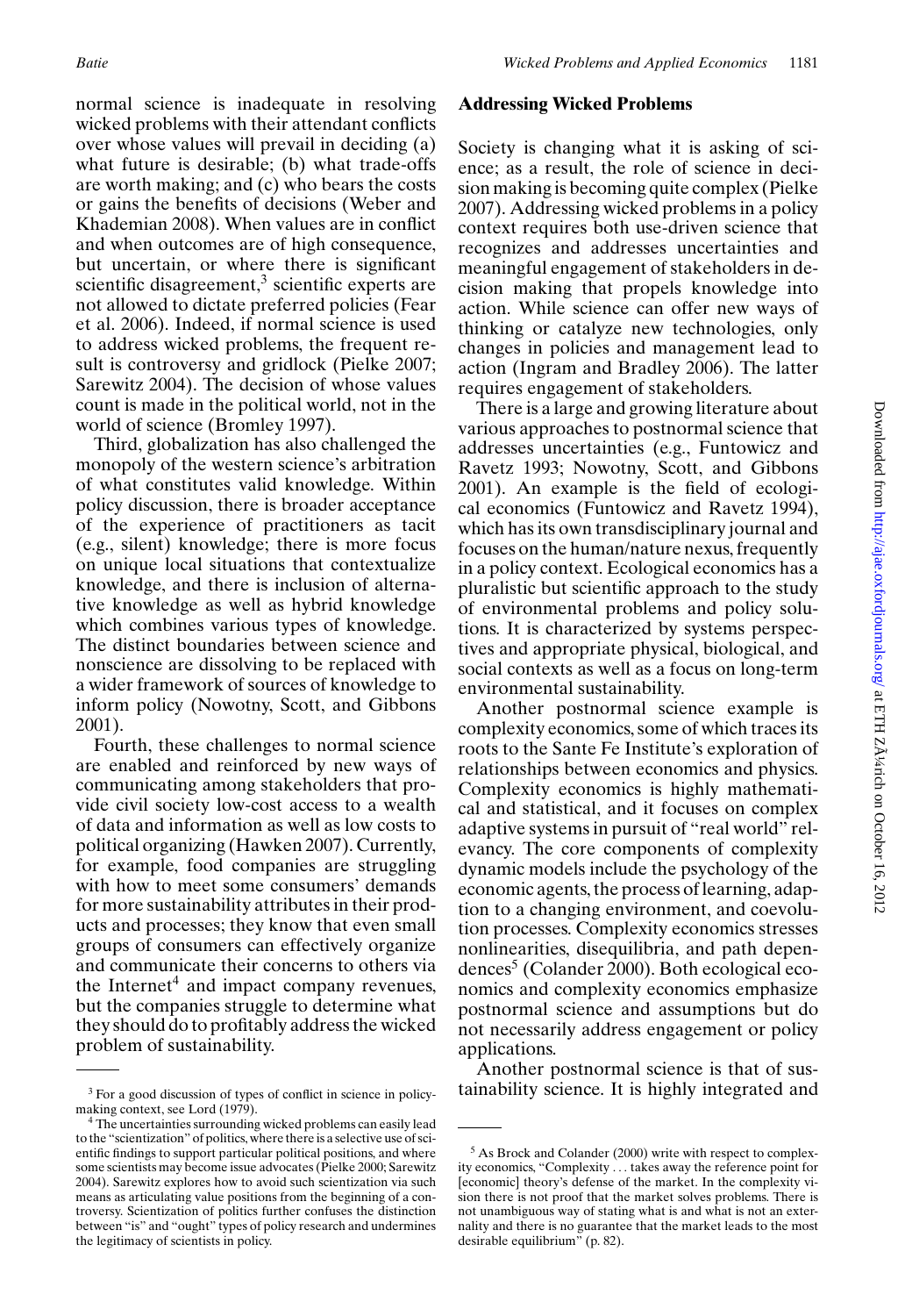multidisciplinary; it has a direct focus on wicked problems (e.g., sustainable development) and includes engagement with stakeholders through such institutions as boundary organizations. Therefore, sustainability science is a good example to illustrate how science can address wicked problems in a policy context.

## *Sustainability Science*

Sustainability science has emerged in the last two decades; it is defined by the problems that it addresses rather than the disciplines involved. It seeks to inform and facilitate a societal transition toward sustainable development (Clark 2007). It is integrative in that it is committed to bridging the communities engaged in promoting environmental conservation, human health, and economic development. It includes research knowledge from the natural, social, and engineering sciences with insights from the humanities. It also incorporates knowledge from those who move knowledge to action (Clark 2006). Thus, sustainability science needs to be engaged, since it is stakeholders who will help frame the problem, determine goals, and implement the desired change.

Thus, sustainability science, while still evolving, has become an integrated, multidisciplinary use-driven science that seeks to (1) analyze and predict the behavior, at multiple scales, of complex self-organizing systems; (2) identify and characterize the irreversible impacts of interacting stresses on such systems; and (3) assess the roles of people in the functioning of such systems (Cochran 2000). Central questions include the following: How can dynamic interactions be better incorporated

## *Engagement Using Boundary Organizations*

Effective engagement of stakeholders is challenging (Jacobs, Garfin, and Lenart 2005; Mc-Dowell 2001). While there are resources that help to guide critical engagement, and extension faculty have been pursuing such engagement for decades, there remains more to learn (Fear et al. 2006).

One approach to critical engagement is the use of a boundary organization, which is a bridging institution which links suppliers and users of knowledge and recognizes the importance of location-specific contexts (Ruttan et al. 1994). As defined by Ingram and Bradley (2006): "Boundary organizations are situated between different social and organizational worlds, such as science and policy. According to advocates, boundary organizations succeed when three conditions are met. First, they must provide incentives to produce boundary objects, such as decisions or products that reflect the input of different perspectives. Second, they involve participation from actors across boundaries. Third, they have lines of accountability to the various organizations spanned [by the boundary organization] (Guston 2001). Adaptive and inclusive management practices are essential to the functioning of boundary organizations."

Figure 2 presents a figure of a boundary organization: on the left side is science and on the



Source: Clark and Holliday (2006)

**Figure 2. Boundary organizations: Linking knowledge with action**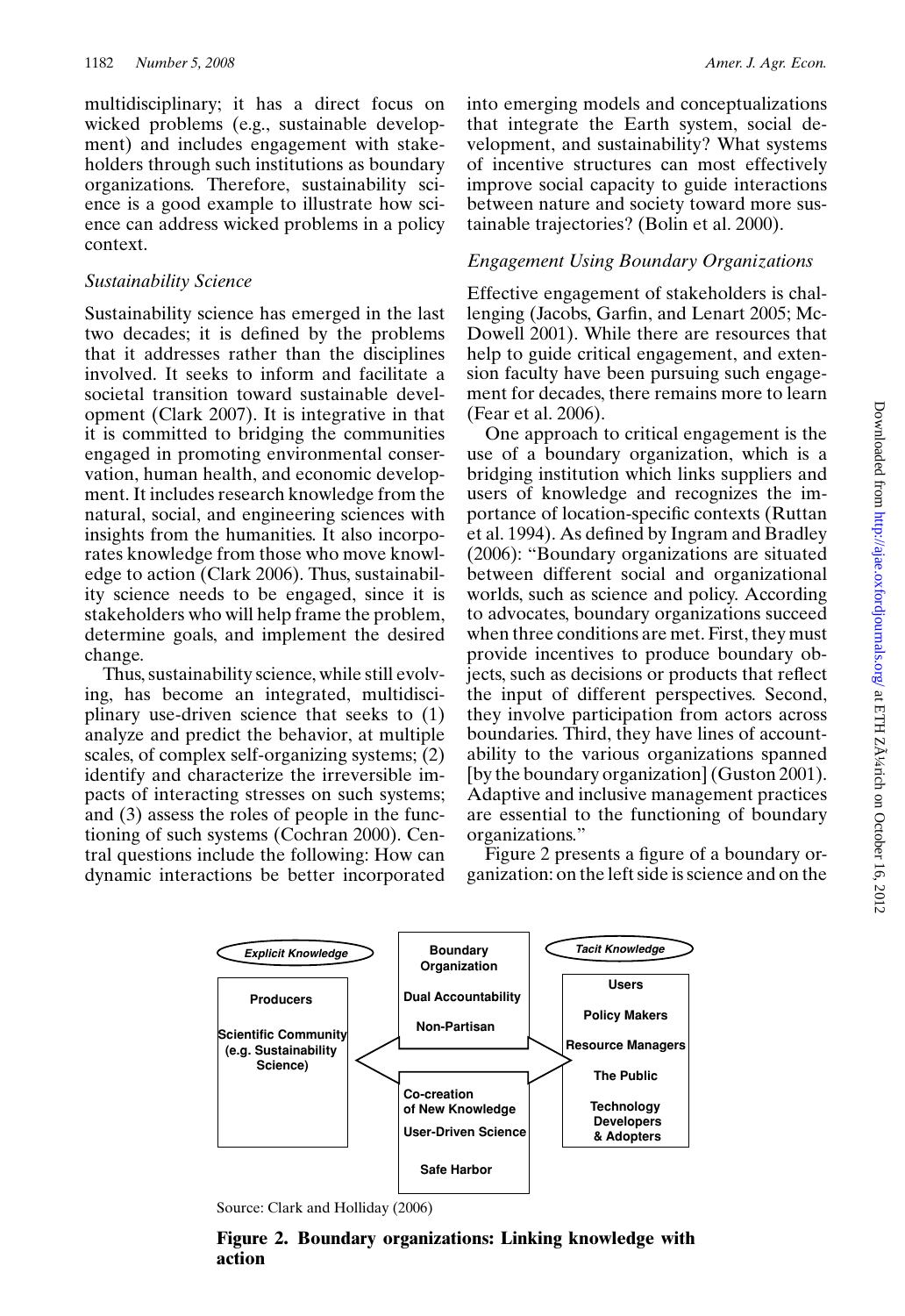right side are users of science. The boundary organization is used to link scientific knowledge (in this example sustainable science research) to the users. The arrow goes both ways because boundary organizations link those who have explicit knowledge, such as faculty, with those potential users of knowledge—such as resource managers, civil society, or policy makers—who have tacit knowledge garnered from experience.<sup>6</sup> Thus, a boundary organization by combining tacit and explicit knowledge can co-create new, transformational knowledge and shared understanding which may be critical to the innovation in the policy process (Conklin 2006; Guston 2001; Peterson 2008).7 This cocreation process, by allowing participants to critically reflect on each other's views, enables participants to reflect not only on their own preferences and viewpoints but also on how they might be changed (White 1994).

Boundary organizations can function to reconcile supply and demand of existing knowledge; cocreate new knowledge; translate, negotiate, and communicate among the multiple parties on both sides of the science–use nexus; make transparent tacit assumptions and values embedded in models, paradigms, and assertions; identify uncertainties; seek alternative framing of problems; build hybrids (objects such as indicators or maps that contain both science and policy information); and build capacity to link knowledge to action (Miller 1999). In addition, boundary organizations can provide process accountability and "safe harbor" to all parties when there is serious conflict by functioning in a nonpartisan manner.

To illustrate how a boundary organization can function, consider the Arizona Water Institute (AWI). $8$  As Ingram and Bradley (2006) note, water management disputes are not normally solved by the revealing of a scientific finding; rather, they emerge from negotiated consensus with water users and water managers. Thus, in addressing water management issues, the AWI combines the expertise of

Arizona's water managers with over 400 water researchers at three Arizona universities; the Institute's mission is to support water resource management and technology development in real-world applications. The program includes stakeholder engagement and use-driven science in support of water management objectives as well as intermediaries who translate and connect science to users.

One method used is the formulating of scenarios of alternative water futures. Scenario work enhances integration across themes and serves as a mechanism for interdisciplinary work that engages stakeholders. With dynamic scenario development, alternative futures are identified (sometimes with forecast models), and then the analysis works backward in time to identify crucial pathways that avoid undesirable outcomes or result in desirable ones.<sup>9</sup> What is a desirable future is arrived at through a negotiated process among stakeholders.

The role of science is fundamental as a convening focus for AWI partnerships between faculty and water managers. In the language of boundary organizations, science can be a "boundary object" but only if a better understanding of physical and socioeconomic conditions is desirable from all parties' perspectives.

An illuminating outcome of AWI's approach is how engagement can change the identification and framing of problems. Prior to engagement of stakeholders in a science center associated with the AWI, faculty anticipated that the critical questions to be answered by water management research might be: (1) What are the costs and benefits of riparian preservation/restoration? and (2) What kinds of water markets and banking are feasible? Once the project commenced, it was determined that these were not key questions for water managers. Questions that emerged after discourse with managers were largely related to climate change and drought (Jacobs 2008). Sharing viewpoints and knowledge went both ways. For example, the faculty found that stakeholders did not always distinguish between important concepts such as weather and climate, nor between risk and uncertainty (Jacobs, Garfin, and Lenart 2005).

Linking insights and knowledge to action is a large challenge (Ingram and Bradley 2006; Jacobs, Garfin, and Lenart 2005; Stephenson and Shabman 2007); achieving and implementing a

<sup>6</sup> Explicit knowledge is that which is codified, rational, separable from context, and thus transmittable by formal means such as textbooks or manual. Tacit knowledge is context specific and informal arising from experience and practice (Peterson 2008).

See Peterson (2008) for a discussion as to how this framework of the cocreation of transformational knowledge can be applied to supply chain and network performance management.

For an excellent discussion of the history and use of another boundary organization, the California Bay Delta Authority, see Ingram and Bradley (2006). Jacobs, Garfin, and Lenart (2005) also provide a discussion of a climate-themed boundary organization in Arizona. Another boundary organization called *Oregon Solutions* is at Portland State University (http://www.orsolutions.org).

<sup>9</sup> Analogue scenarios are those which use similar situations (sometimes from the past) that shed light on future conditions (Jacobs, Garfin, and Lenart 2005).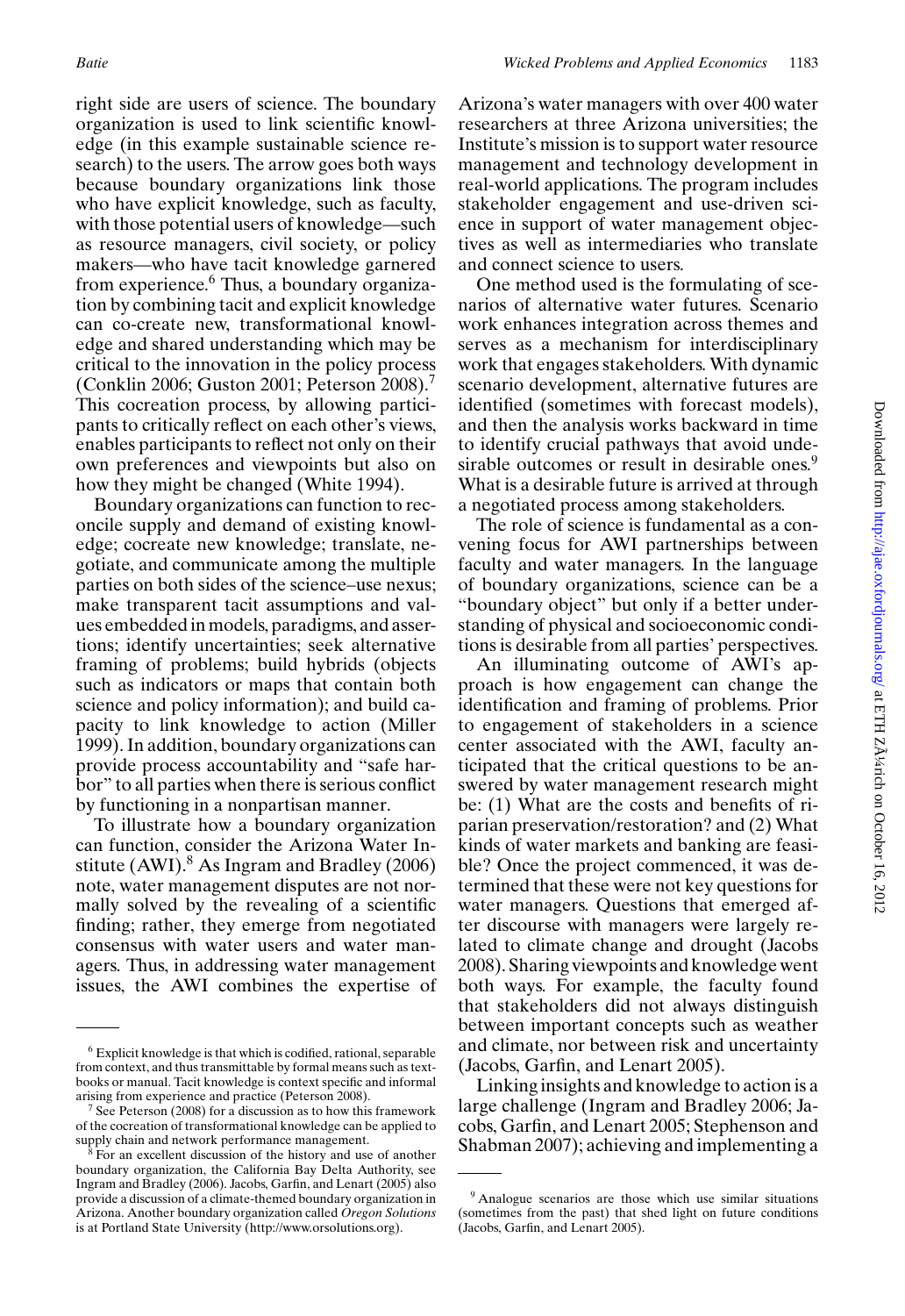negotiated consensus on which actions will be undertaken is a complicated process that takes time and resources (Jacob, Garfin, and Lenart. 2005). And as the scale of a problem expands to include regional, national, or global phenomena, the challenges become even larger (witness the Doha rounds in World Trade Organization negotiations!). However, the end result of using a well-functioning boundary organization can be a product that is distinctly different and more broadly accepted than would have emerged from either the researchers or the stakeholders if they operated independently (Ingram and Bradley 2006).

#### *Engagement Methods*

There are many engagement methods and techniques that can enhance engagement and link researchers with users. One technique is discourse<sup>10</sup> enabled by computer-aided dispute resolution models; another is the exploration of alternative policies as experimental case studies using adaptive management.

Discourse between stakeholders and researches can be added with computer-aided dispute resolution (Stephenson and Shabman 2007). These decision aids provide an approach to resource management decision making which engages stakeholders in a meaningful manner and manages (but does not avoid) conflict. The technical relationships of the model (traditionally the domain of modelers with the support of scientists) are jointly constructed with stakeholders. The involvement of stakeholders provides another way to verify technical relationships, level the technical playing field over diverse stakeholder interests, and build trust in science. The fact that there is some mechanism for collaborative model development sets computer-aided dispute resolution apart from the decision support literature which builds "user-friendly" models.

Computer-aided dispute resolution models have no single disciplinary focus, but they support negotiation among various stakeholders using computer simulation models. Their objective is not to simplify the range of choice, but rather they are used to separate arguments about "what is" from "what should be" across

a broad range of potential choices. That is, the models are in service of decision making, and they are neither substitutes for the decision, nor the means of deciding. They are not decision models designed to maximize some goal; rather, they are used to fashion mutual understanding through discourse and are based on the premise that decision making is an iterative process with learning taking place as stakeholder preferences are developed or discovered when confronting choices (Stephenson and Shabman 2007). Stephenson and Shabman (2007) note that effective models are those that are credible, understandable, and useful to the decision participants and which avoid hiding or embedding those value judgments in the model that should instead be the appropriate domain of the discourse and collaborative negotiations.

Using policies as experiments (e.g., pilot programs) can be another way to address wicked problems. Consider environmental management of agricultural lands. Because system responses (including social systems responses) are fraught with uncertainties and significant unknowns (e.g., lags, thresholds, cultural influences) as well as confounding influences of spatial and temporal fluctuations and variability (e.g., climate changes, land use changes), no research can predict with certainty the results of large landscape changes on the environment or agricultural sector (Shennan 2008). Thus, there is a strong argument that policies should be viewed as experiments; basically they provide "learning by doing" but with extensive monitoring of environmental outcomes that then provides information for adaptive management (Watzin 2007). As illustrated in figure 3, adaptive management involves feedback loops.

In adaptive management when policy is implemented (frequently with experiments built



Source: Batie and Rose (2006).

**Figure 3. Adaptive management**

<sup>10</sup> White (1994), in an article entitled "Policy Analysis as Discourse," discusses three types of discourse: analytic, critical, and persuasive. Analytical discourse draws on multiple theories and data sources; critical discourse emphasizes critical reflection and links evidence to value discussion; and persuasive discourse focuses on the roles of ideas and persuasion by policy entrepreneurs.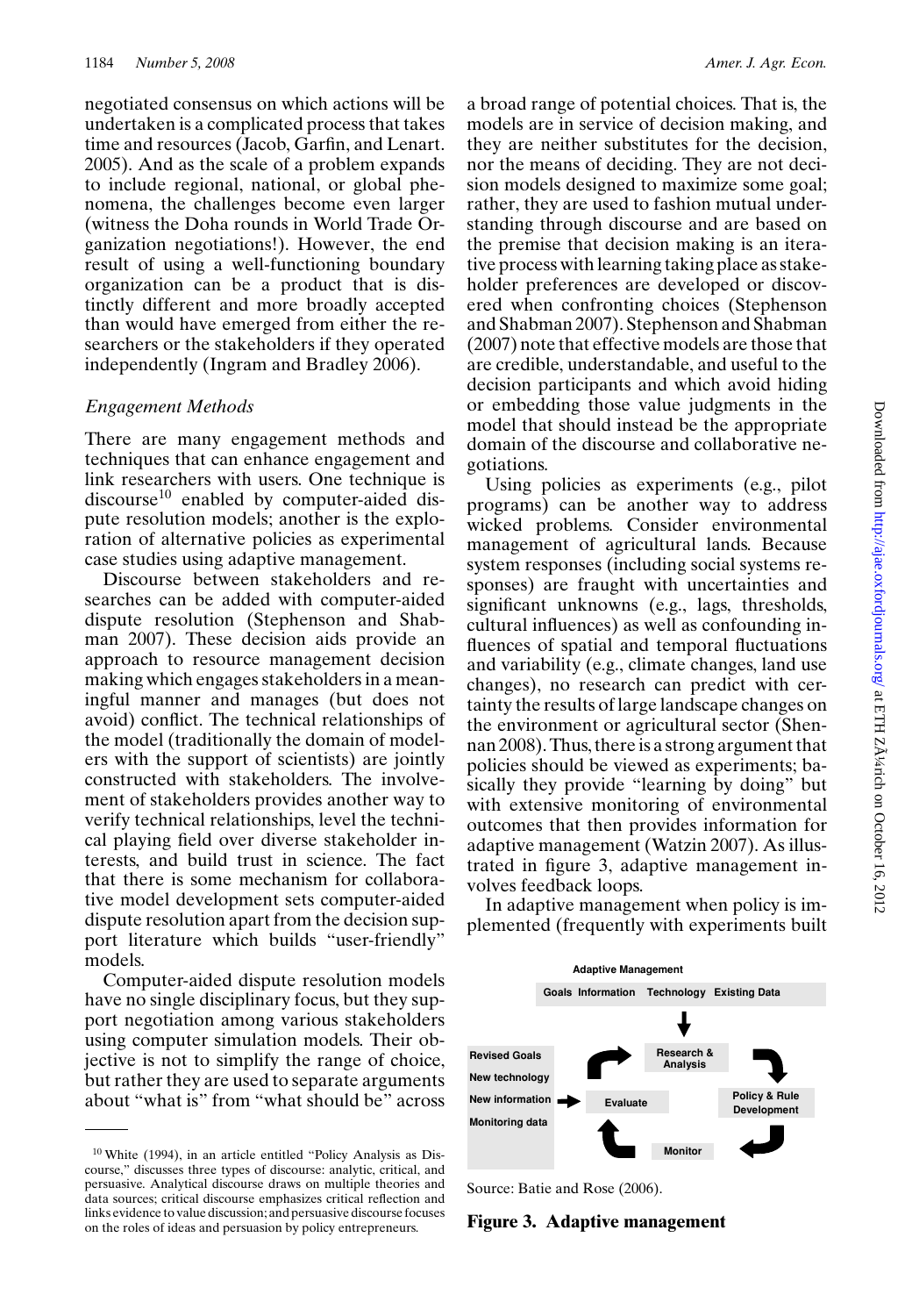

**Figure 4. Wicked versus tame problems**

into the policy design a priori), the results are monitored using key indicators as identified by stakeholders. These results are compared to the overarching goal(s) of the stakeholderidentified goals of the policy. If monitoring indicates that the goals are not being met, then additional research and stakeholder involvement is undertaken, and policy or goal adjustments are made. Adaptive management usually includes a close relationship between scientific research, managers, and local users of resources (Ingram and Bradley 2006; Norton 2005).

Figure 4 illustrates the differences, when addressing tame and wicked problems, between normal and postnormal science (e.g., engaged sustainability science) as well as the differences between conventional environmental management and adaptive management. Conventional environmental management refers to such issues as the cost-effective placement of riparian buffers and can be contrasted with adaptive management issues such as changes in whole watersheds to improve the survival of endangered migrating salmon.

# **Implications for Applied Economics**

Should applied economics play a role in addressing wicked problems? There is little doubt that most wicked problems include issues of high consequence to society. The role that should be played by applied economics, however, depends on the nature of the subject matter boundary placed on the discipline. Yet, to exclude wicked problems risks the relevancy of applied economics.

The good news for those who view wicked problems as appropriate work for applied economics is that the integration of science

into decision-making processes has expanded the roles for the social sciences. These demands for integrated, use-driven science are reflected in funders' requests for proposals (Moll and Zander 2006). Consider the National Science Foundation (NSF). At one time NSF's requests for proposals emphasized disciplinaryexpanding, curiosity-driven basic research and arguably favored the biophysical sciences. Increasingly, the requests are for integrated, use-driven, multidisciplinary scholarship that includes social sciences. The NSF now lists social impact as a criterion for selection of projects along with scientific excellence and intellectual merit (Pielke 2007); if grant proposals fail to address the connection between the proposed research and its broader effects on society, they are returned without a review (Frodeman and Holbrook 2007). The Cooperative State Research, Extension, and Education Service (CSREES) of the U.S. Department of Agriculture, which manages the National Research Initiative, now requests specific proposals directed at perceived societal goals, such as small farm prosperity, that integrate many disciplines' research, outreach to and inclusion of stakeholders, and education. The committees of the National Academy of Science's National Research Council now include practitioners, private businesspersons, nongovernmental organization representatives as well as scientists.11 Many federal regulations now require participation of both the general public and

<sup>11</sup> While it is not always obvious that those projects which excel at integration and engagement are always selected (Frodeman and Holbrook 2007), the trend is clear as to what is wanted. Presumably, the selection criteria will mature overtime to show even greater preference to excellent projects that are accountable to societal goals.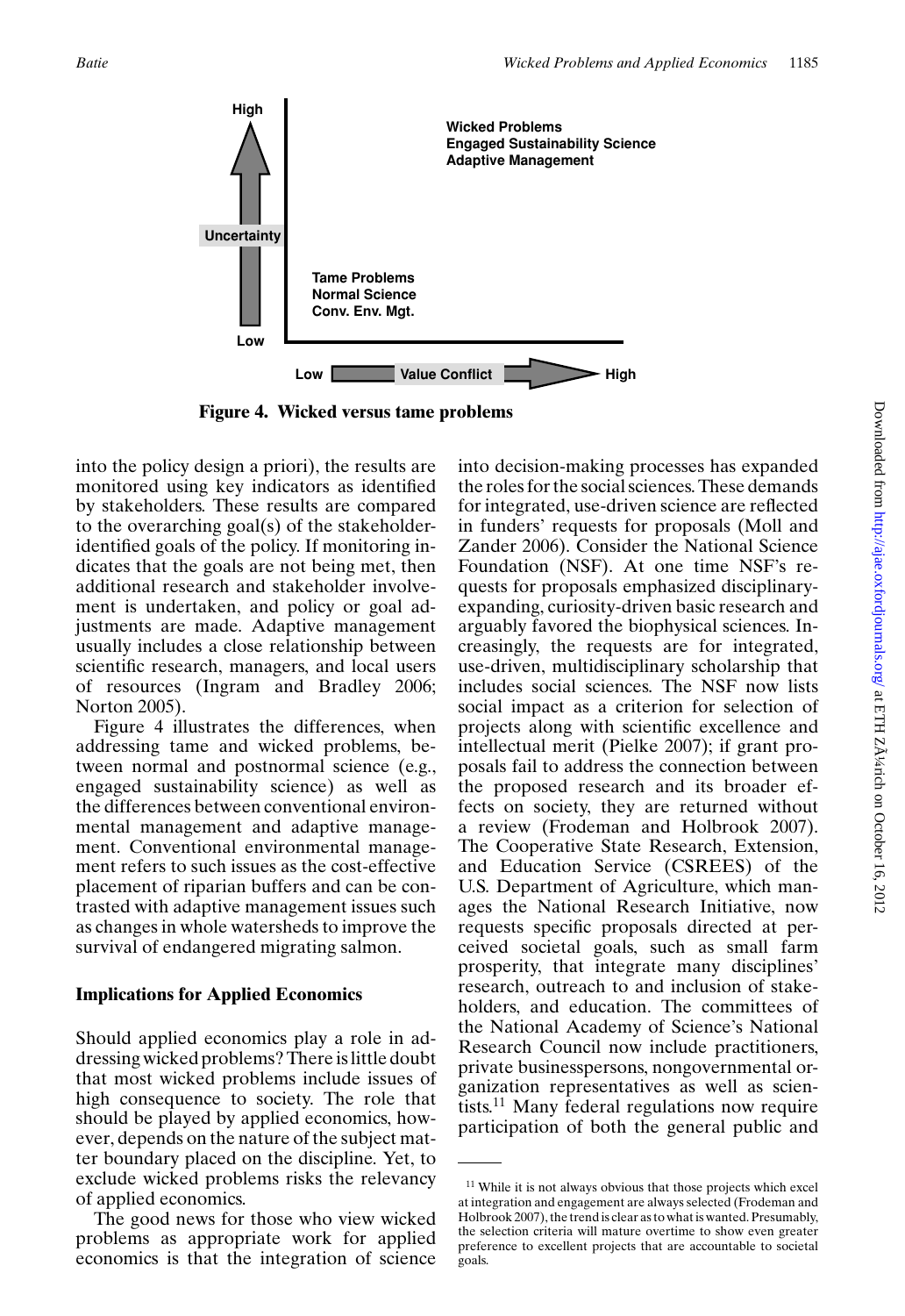

**Figure 5. Shifting applied economics research toward wicked problems**

agencies on federal projects; integrated assessments<sup>12</sup> are part of many federal programs (e.g., the U.S. Global Climate Change Research Program); and there are increasing congressional demands for greater accountability of federal science budgets to benefit society (Jacobs, Garfin, and Lenart 2005; Pielke and Byerly 1998; Shabman 2000; Stephenson 2000).

It is important to note that addressing wicked problems does not equate with abandoning normal science. Instead, it is an argument to allocate more of the discipline's resources to wicked problems. Consider figure  $5<sup>13</sup>$  where the number of publications is used to proxy the discipline's attention to societal problems. Assume that the curve labeled 2008 represents applied economists' current attention to tame and wicked problems. The shape of the curve reflects the large volume of applied economics articles that are about testing of theoretical propositions or disciplinary and method puzzle solving but which have little or no policy application as well as articles addressing tame problems. Also included are those articles which address wicked problems but reduce them to their reductionist components in a manner that inappropriately substitutes an analyst's decision for stakeholder-negotiated decisions. In contrast, there is a paucity of articles which appropriately address wicked problems and their complexities. The argument for more appropriate attention to wicked problems is an argument that the profession should shift the curve upward and to the right (e.g., to the one labeled 2012).

Many of the same tools and concepts used in addressing tame problems will be used in addressing wicked ones. Normal science can be used to address the "what is" and "what if" components of both wicked and tame problems. For example, participants in a negotiated process may want an applied economics analysis of, say, trade-offs associated with the selection of one policy alternative over another, so that the participants can decide what tradeoffs are worth making, or they may desire a cost analysis for the implementation of alternative policies (Stephenson 2003). However, the value of such analysis is likely to be enhanced if it is undertaken after an exploration of values underlying the dispute are made transparent if their implications for society are explored and if suitable goals are identified (Sarewitz 2004).

On the other hand, the necessity for the cocreation of knowledge to address wicked problems challenges many of the assumptions of mainstream neoclassical economics, such as the argument that preferences and rational choice guide market choices, that the market is a mechanism for making social choices, that prices (market and nonmarket) equate with valuation, and that economic valuations can be mapped into what is socially preferred so that analysts can weigh competing alternatives and select the outcome that yields the highest societal benefits (Bromley 1997, 2006, 2008b; Funtowicz and Ravetz 1994; Shabman and Stephenson 2000; Stephenson 2000, 2003; Vatn and Bromley 1994).

Wicked problem analysis provides new opportunities for alternative methodologies, such as behavioral economics, Austrian economics, or original institutional economics. Consider, for example, the contributions to wicked problems that can be made from the methodology of original institutional economics—with its emphasis on processes as to how decisions are made via political negotiation approaches and how people behave under alternative institutions. Since addressing wicked problems involves improving negotiation processes (Norton 2005; Sarewitz 2004), original institutional economics has much to offer.

Other challenges associated with the cocreation of knowledge can emanate from differing disciplines' worldviews. For example, applied economists tend to have a greater faith

<sup>&</sup>lt;sup>12</sup> Integrated assessment is a formal approach to provide comprehensive analysis of existing biophysical and social scientific information in the context of policy. Stakeholders (e.g., citizens, industry representatives, scientists, and policy makers) define and evaluate policy options for wicked problems.

<sup>&</sup>lt;sup>13</sup> Thanks are due to Carol Shennan, Professor of Environmental Studies at University of California, Santa Cruz, who suggested this figure.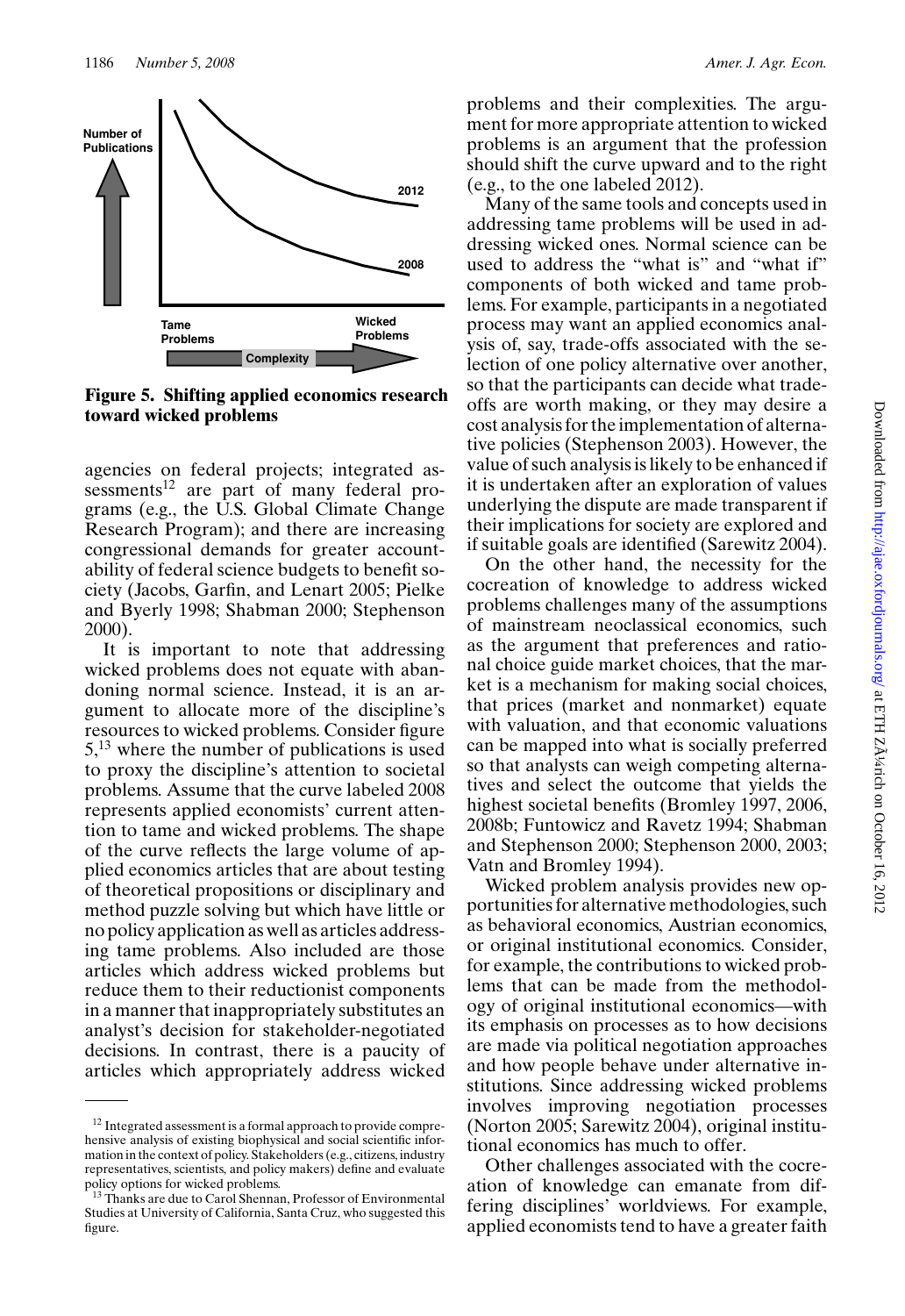in innovation in the face of scarcity so that, say, environmental scarcity can be successfully overcome; many ecologists do not share that optimistic worldview (Norgaard 2002; Sarewitz 2004). Stakeholders, too, bring worldviews that can be in conflict with each other and with disciplines. Since there is much uncertainty about "facts," and therefore many competing alternative "futures" are supported by available knowledge, conflicts are inevitable. Defusing these conflicts will require that applied economists abandon any prescriptive certitude and disciplinary hubris they might have and engage in respectful discourse (Bromley 2006; Johnson 2007; Klamer 2007).

# **What Is Needed?**

The types of skills that are needed to undertake such postnormal science activities are neither well taught in applied economics graduate programs, nor do they appear to be rewarded well in our research institutions. Necessary skills not only include the ability to respect and understand many perspectives and viewpoints but also skills in communication and translational science to translate existing scientific findings into a form suitable for practical applications (Batie and Rose 2006). There needs to be more study of and familiarity with the methods of effective engagement which would include the development of management and leadership skills that are able to incorporate and integrate the knowledge, skills, resources, and perspectives from many actors (Ingram and Bradley 2006). There needs to be a willingness and ability to understand the social and historical contexts surrounding policy formulation as well as how decisions are actually made (Batie 2005; Jacobs, Garfin, and Lenart 2005).

There also needs to be more research directed toward both understanding and facilitating collective decision making; actual preferences and preference formation; and identification of which held values are subject to change and which are core values which are not easily altered (Sabatier 1988). This research would need to involve other disciplines including psychology, decision science, and sociology.

More fundamentally, however, there is a need to understand that the role of the applied economist changes with the shift from tame to wicked problems. In applied economics, this change involves moving from a "pure"

analyst to that of the honest broker $14$  whose job is not to narrow the range of policy choices to the optimal one but rather to expand the range of choice (Pielke 2007). To do the honest broker role well, applied economists need to better understand the values and assumptions embedded in their particular methodological approach. They need to practice transparency in deliberative processes while maintaining scientific credibility.

All of these needed skills suggest that alternative methodologies and the history of economic thought should be taught in our graduate training and included in professional's continuing self-education. In a recent review of conversations with economic graduate students throughout the nation, Klamer (2007) lamented: "Particularly worrisome is the perception of this cohort of graduate students concerning the science of economics. ...In contrast to their counterparts in the eighties, they do not question the scientific approach that they are learning and they do not wonder about alternatives. Modeling continues to be the way they go" (p. 230). He continues: "This cohort appears to be mindless, or at least resourceless, when it comes to reflections on the nature of their science. They have no literature to fall back on. Even the text of Milton Friedman appears to have dropped from their reading lists. (Needless to say, economic methodology has no place in the curriculum.) Apparently they are taught to do what they are doing without giving much thought as to the 'how so' and 'why questions'" (p. 231). As postnormal science evolves, Klamer's remarks about why economics as a discipline is at risk are worth consideration as well by applied economists. To paraphrase Klamer, how will applied economists fare in the company of other scholars who are so much more aware of developments in the new thinking about science?

# *Barriers to Remodeling*

The barriers to such a remodeling of the applied economics discipline appear to be large.

<sup>&</sup>lt;sup>14</sup> In an earlier work, Batie (2005) refers to this role as a science advocate (i.e., honest broker) who understands that to be effective there needs to be a commitment to learning about the art and craft of policy analysis: "Policy relevancy requires that the science advocate understand the policy in question, the issues of concern, and the institutions and stakeholders involved in the decision(s). This requirement suggests a considerable amount of effort by the analyst in understanding the history of the issues surrounding the policy, the motivation of the actors involved, and the policy process itself" (p. 128).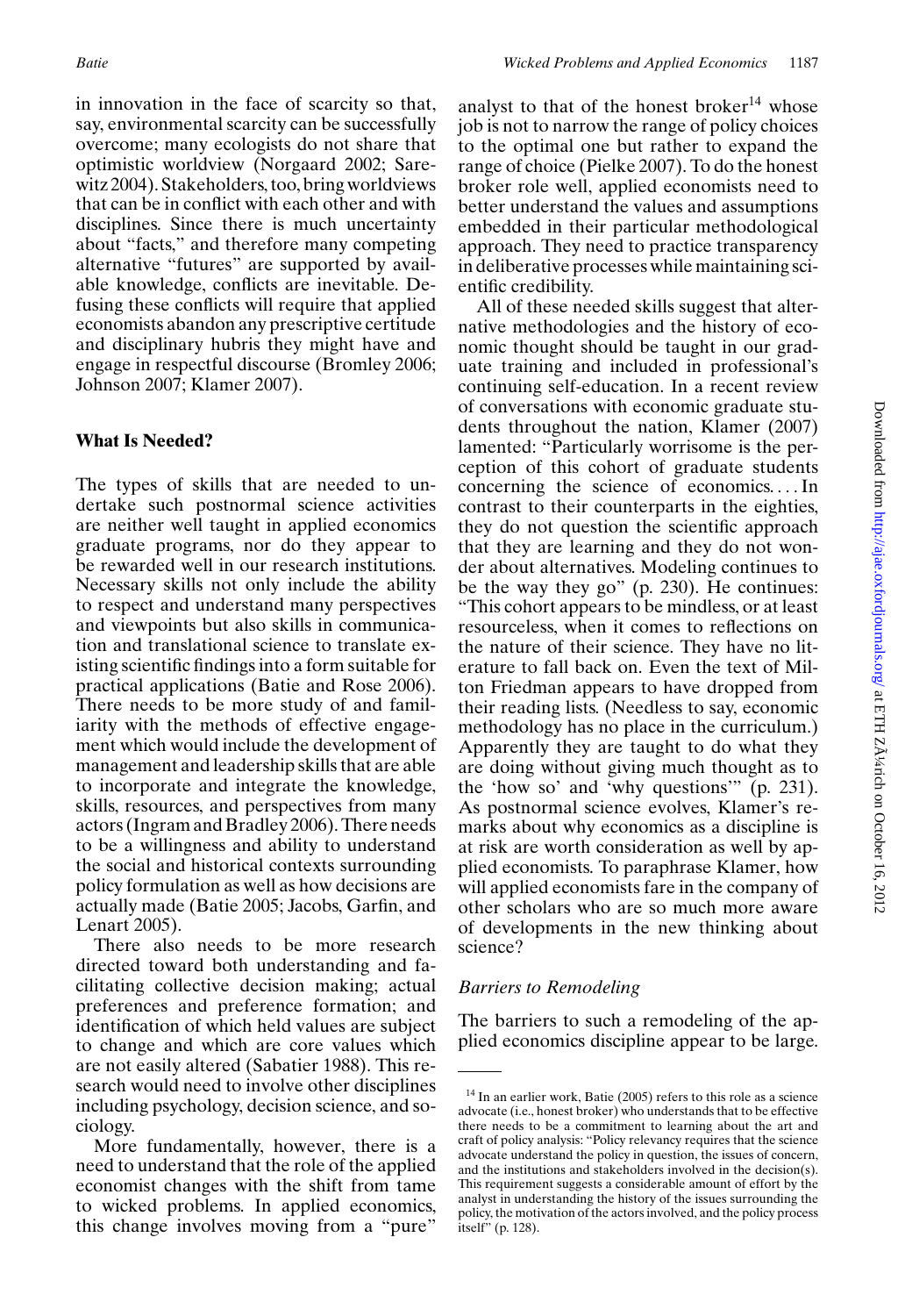Our research institutions are not designed to reward engaged, integrated, multidisciplinary science activities well, although that may be slowly changing. However, many of the poorly aligned incentives or the research institutions are derivatives of the discipline's own viewpoint that there is no reason to change;<sup>15</sup> wicked problems can either be effectively addressed using the same methods and approaches as tame problems; or they are not an appropriate subject for the field. Other applied economists appear to be so constrained by their focus on end states such as optimization that they cannot constructively contribute to negotiated decision-making processes essential to effectively addressing wicked problems. Further, following the status relationship set forth within the linear model, many in the discipline continue to devalue engagement scholarship. Still, others may adopt a rational analytical method for policy analysis, even when doubting the utility or validity of the approach, because they perceive that it meets the disciplinary and institutional standards for objective science (Brunner 1991), whereas postnormal science draws on such a variety of methods and methodologies that are perceived to be more difficult to defend as well as to undertake. Therefore, not only do research institutions' incentives need to be realigned, so do the discipline's.

Until realignment happens, postnormal science scholarship and engagement of wicked problems will probably remain the task of a small set of applied economists who are willing to take on these wicked problems regardless of their colleagues' or institution's approval. But what are the consequences? One may well be that those prospective graduate students who see a value in applied economics addressing society's wicked problems may eschew applied economics for schools of public policy and decision science which provide education appropriate to their concerns. And this outcome is only one of the many ways that applied economics will suffer if it is labeled as irrelevant due to neglect of wicked problems or because wicked problems were treated as if they were tame.

#### **Conclusion**

There are many who believe that there is a renegotiation underway of the contract of society with science (Clark 2006; Frodeman and Holbrook 2007; Moll and Zander 2006; Shabman 2000; Sarewitz 2004; Stokes 1997); but there is little evidence that applied economics is fully cognizant of this renegotiation. This renegotiation provides opportunities and risks to the discipline.

Increasingly, the linear concept—in which more science leads to less uncertainty which leads to improved decisions—is viewed as flawed with respect to wicked problems. Thus, for applied economics, as well as other sciences, what is needed are new ways of thinking about the conduct of science; validating scientific contributions; developing institutions to facilitate engaged science–stakeholder processes (Sarewitz 2004); and embedding ways of thinking and methods into graduate education. The challenges are great, but so is the potential payoff. The important questions for applied economists to address are:

- 1. How does applied economics find its role in addressing wicked problems?
- 2. How does applied economics institutionalize processes (including graduate education) that are relevant to successfully fulfilling those roles?
- 3. How does applied economics survive and thrive if more resources are allocated to address wicked problems?

The alternative question also remains:

How does applied economics survive, thrive, and maintain relevancy if it neglects wicked problems?

#### **References**

- Batie, S.S. 2005. "The Demand for Economic Policy Analysis: Is Anyone Listening?" *Agriculture and Resource Economics Review* 34(2):123–30.
- Batie, S.S., and J.B. Rose. 2006. "Environmental Issues and Water Resources." Paper presented at National Agricultural Research, Extension, Education, and Economics (NAREEE) board meeting, Washington, DC, 25 October.
- Batie, S.S., L.A. Shabman, and R.A. Kramer. 1986. "U.S. Agricultural and Natural Resource Policy." In C.F. Runge, ed. *The Future of the North American Granary: Politics, Economics and Resource Constraints in American Agriculture*.

<sup>&</sup>lt;sup>15</sup> This attitude that there is no reason to change may have been reinforced with the last several decades' dominance of "free market" politics. The recent economic crisis may end that dominance as more regulation is imposed on markets.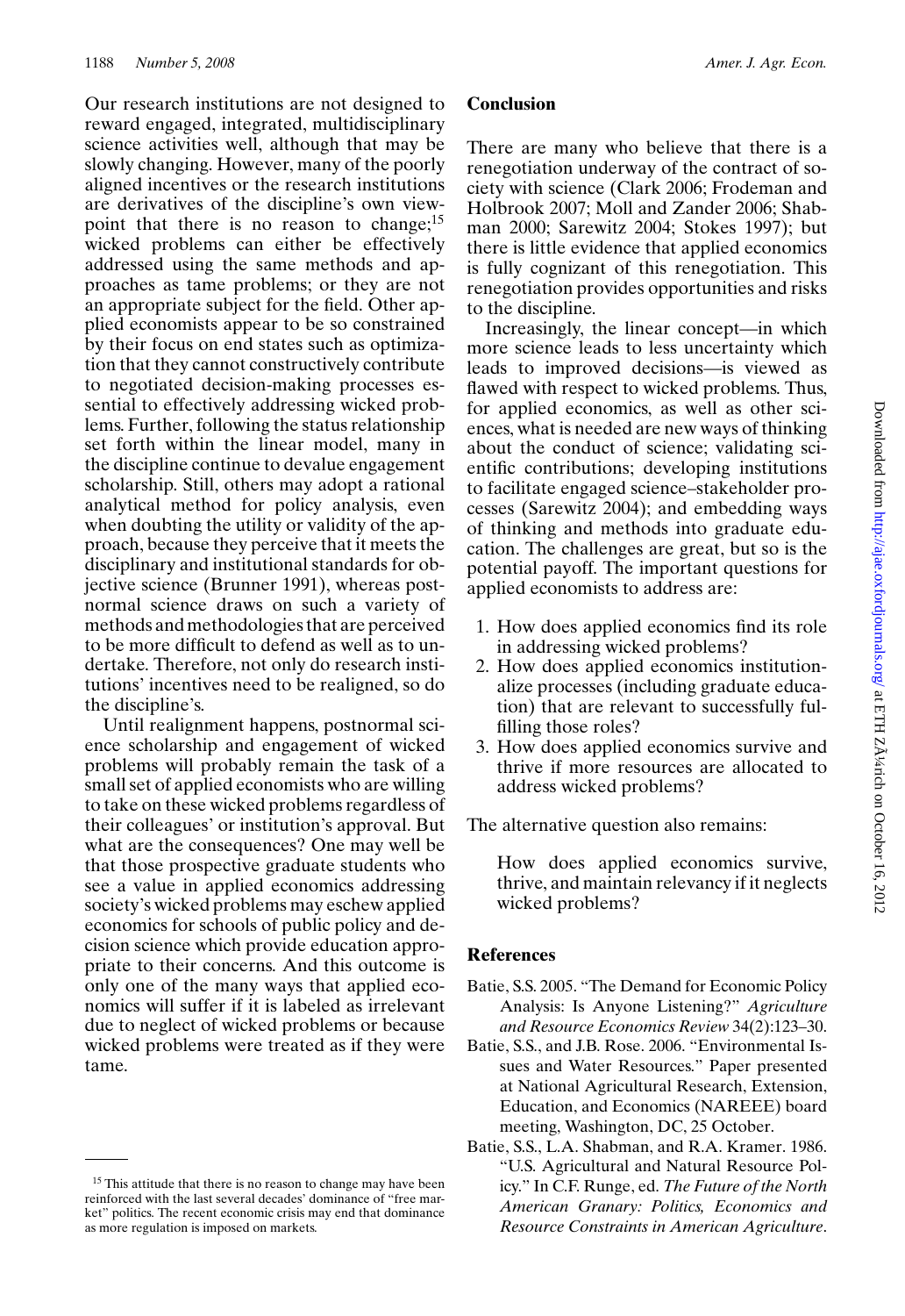Ames, IA: Iowa State University Press, pp. 132–38.

- Bolin, B., W. Clark, R. Corell, N. Dickson, S. Faucheux, G. Gallopín, A. Gruebler, M. Hall, B. Huntley, J. Jäger, C. Jaeger, N. Jodha, R. Kasperson, R. Kates, I. Lowe, A. Mabogunje, P. Matson, J. McCarthy, H. Mooney, B. Moore, T. O'Riordan, J. Schellnhuber, and U. Svedin. 2000. "Core Questions of Science and Technology for Sustainability." Available at http://sustsci.aaas.org/content.html?contentid= 776 (accessed June 12, 2008).
- Bonnen, J.T. 1986. "A Century of Science in Agriculture: Lessons for Science Policy." *American Journal of Agricultural Economics* 68(5):1065– 80.
- Brock, W.A., and D. Colander. 2000. "Complexity and Policy." In D. Colander, ed. *The Complexity Vision and the Teaching of Economics*. Cheltenham, UK: Edward Elgar, pp. 73–96.
- Bromley, D.W. 2008a. "Institutional Economics as Volitional Pragmatism." In S.S. Batie and N. Mercuro, eds. *Alternative Institutional Structures: Evolution and Impact*. New York: Routledge, pp. 91–112.
- ——. 1997. "Rethinking Markets." *American Journal of Agricultural Economics* 79(5):1383–93.
- ——. 2006. *Sufficient Reason: Volitional Pragmatism and the Meaning of Economic Institutions.* Princeton, NJ: Princeton University Press.
- ——. 2008b. "The Emergence and Evolution of Environmental and Natural Resource Economics." In J. Wu, P.W. Barkley, and B.A. Weber, eds. *Frontiers in Resource and Rural Economics: Human-Nature, Rural-Urban Interdependencies*. Washington DC: Resources for the Future, pp. 11–28.
- Brunner, R. 1991. "The Policy Movement as a Policy Problem." *Policy Sciences* 24:65–98.
- Bueren, E.M., E.H. Klijn, and J.F.M. Koppenjan. 2003. "Dealing with Wicked Problems in Networks: Analyzing an Environmental Debate from a Network Perspective." *Journal of Public Administration Research and Theory* 13(2):193–212.
- Bush, V. 1945. *Science—The Endless Frontier*. Washington DC: Government Printing Office.
- Carroll, M.S., K.A. Blatner, P.J. Cohn, and T. Morgan. 2007. "Managing Fire Danger in the Forest of the US Inland Northwest: A Classic 'Wicked Problem' in Public Land Policy." *Journal of Forestry* 105(5):239–44.
- Clark, W. 2006. "Sustainability Science: A Room of Its Own."*Proceedings of the National Academy of Sciences in the United States of America (PNAS)* 104:1737–38.
	- ——. 2007. "Sustainability Science: An Emerging

Interdisciplinary Frontier." *The Rachel Carson Distinguished Lecture Series*. East Lansing: Michigan State University.

- Clark, W., and L. Holliday (Rapporteurs). 2006. "Linking Knowledge with Action for Sustainable Development: The Role of Program Management." Workshop Summary, Roundtable on Science and Technology for Sustainability Policy and Global Affairs. National Research Council of the National Academies. Washington DC: National Academies Press.
- Cochran, S. 2000. "Sustainability Science: Statement of the Friibergh Workshop on Sustainability Science." Friibergh Manor, Orsundsbro Sweden, 11–14 October. Available at http://ksgnotes1.harvard.edu/BCSIA/sust.nsf/ pubs/pub3/\$File/FW statement.pdf (accessed June 18, 2008).
- Colander, D. ed. 2000. *Complexity and the History of Economic Thought: Perspective on the History of Economic Thought*. New York: Routledge.
- Conklin, J.E. 2006. *Dialog Mapping: Building Shared Understanding of Wicked Problems*. Napa, CA: CogNexus Institute.
- Fear, F.A., C.L. Rosaen, R.J. Bawden, and P.G. Foster-Fishman. 2006. *Coming to Critical Engagement: An Autoethnographic Exploration.* Lanham, MD: University Press of America.
- Frodeman, R., and J.B. Holbrook. 2007. "Sciences' Social Effects." *Issues in Science and Technology* 23(3):28–30.
- Funtowicz, S.O., and J.R. Ravetz. 1993. "Science for the Post-normal Age." *Futures* 25(7:)739–55.
- ——. 1994. "The Worth of a Songbird: Ecological Economics and Post-normal Science." *Ecological Economics* 10:197–207.
- Gallopin, G.C., S. Funtowicz, M. O'Conner, and J. Ravetz. 2001. "Science for the Twenty-First Century: From Social Contract to the Scientific Core." *International Social Science Journal* 53(168):219–29.
- Guston, D.H. 2001. "Boundary Organizations in Environmental Policy and Science." *Science, Technology and Human Values* 26(4):399–408.
- Hawken, P. 2007. *Blessed Unrest: How the Largest Movement in the World Came into Being and No One Saw It Coming*. New York: Viking Press.
- Horn, R.E., and R.P. Weber. 2007. *New Tools for Resolving Wicked Problems: Mess Mapping and Resolution Mapping Processes*. Watertown, MA: Strategy Kinetics L.L.C.
- Ingram H., and B. Bradley. 2006. "Water Sustainability: Policy Innovation and Conditions for Adaptive Learning." Paper presented at the Michigan State University Sustainable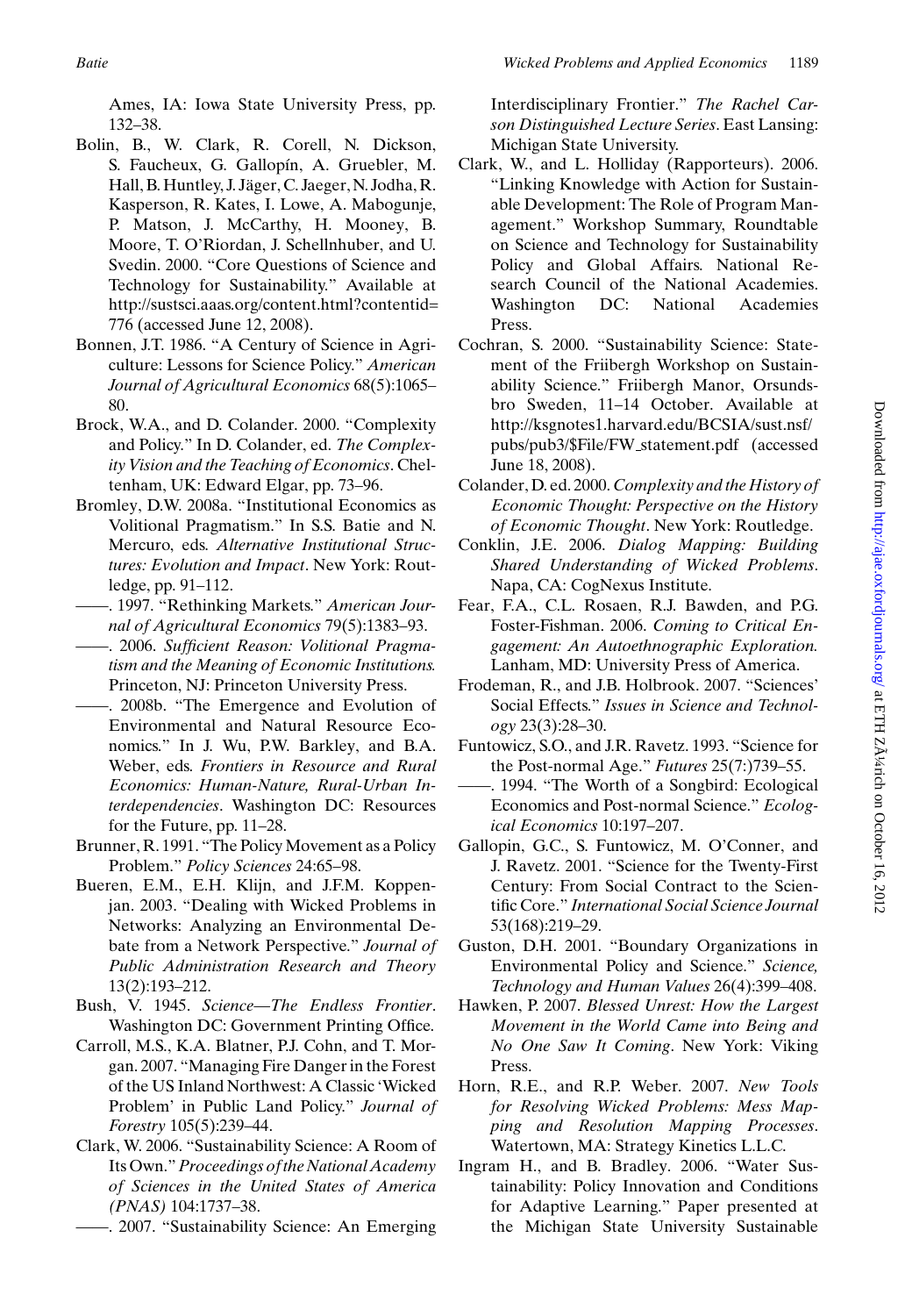Michigan Endowed Project Academy, Dearborn, MI, 18–19 November.

- Jacobs, K.L., G.M. Garfin, and M. Lenart. 2005. "More than Just Talk: Connecting Science and Decision Making." *Environment* 47(9):6–22.
- Jacobs, K. 2008. "Informing Priorities for Water Sustainability Research Through Dialogues Between Decision Makers and Scientists." Paper presented at the Linking Knowledge with Action for Sustainable Development, Sackler Colloquium of the National Academy of Sciences, Washington DC, April 3–4.
- Johnson, M. 2007. "Finding Peace for Economists in Universities." *Journal of Agricultural and Resource Economics* 32(3):417–24.
- Klamer, A. 2007. "Does This Have To Be Our Future?" In D. Colander, ed. *The Making of an Economist, Redux.* Princeton, NJ: Princeton University Press, pp. 227–28.
- Kreuter, M.W., C. De Rosa, E.H. Howze, and G.T. Baldwin. 2004. "Understanding Wicked Problems: A Key to Advancing Environmental Health Promotion*.*" *Health, Education, and Behavior* 31:441–54.
- Kuhn, T.S. 1962. *The Structure of Scientific Revolutions.* Chicago, IL: University of Chicago Press.
- Lindbloom, C. 1965. *The Intelligence of Democracy: Through Mutual Adjustment.* New York: Free Press.
- Lord, W.B. 1979. "Conflict in Federal Water Resource Planning." *Water Resources Bulletin* No. 5:226–1235.
- McCool, S.F., and K. Guthrie. 2001. "Mapping the Dimensions of Successful Public Participation in Messy Natural Resources Management Situations." *Society and Natural Resources* 14(4):309–23.
- McDowell, G.R. 2001. *Land-Grant Universities and Extension into the 21st Century: Renegotiating or Abandoning a Social Contract*. Ames: Iowa State Press.
- Millennium Ecosystem Assessment. 2005. *Ecosystems and Human Well-Being: Synthesis.* Washington DC: Island Press.
- Miller, C.A. 1999. "Report of the Workshop on Boundary Organizations in Environmental Policy and Science." Bloustein School of Planning and Public Policy, Rutgers University, New Brunswick, NJ, December 9–10.
- Moll, P., and U. Zander. 2006. *Managing the Interface: From Knowledge to Action in Global Change and Sustainability Science.* In S. Lindemann and P. Wood, trans. Munich, Germany: German Federal Ministry of Education and Research.
- Norgaard, R.B. 2002. "Optimists, Pessimists, and Science." *Bioscience* 52(3):287–92.
- Norton, B.G. 2005. *Sustainability: A Philosophy of Adaptive Ecosystem Management.* Chicago, IL: University of Chicago Press.
- Nowotny, H., P. Scott, and M. Gibbons. 2001. *Rethinking Science: Knowledge and the Public in an Age of Uncertainty*. Cambridge, UK: Polity Press.
- Peters, S.J. 2007. "Changing the Story About Higher Education's Public Purposes and Work: Land-Grants, Liberty, and the Little Country Theater." *Imagining America*, Forseeable Futures Position Paper No. 6, University of Michigan, MI.
- Peterson, C. 2008. "Transformational Supply Chains and the 'Wicked Problem' of Sustainability: Aligning Knowledge, Innovating, Entrepreneurship, and Leadership." Keynote address presented at the International Chain Conference, Wageningen, The Netherlands, 29 May.
- Pielke, R.A., Jr. 2007. *The Honest Broker: Making Sense of Science in Policy and Politics.* Cambridge, UK: Cambridge University Press.
- Pielke, R.A., Jr., and R. Byerly, Jr. 1998. "Beyond Basic and Applied." *Physics Today* 51(2):42– 46.
- Porter, T.M. 1995. *Trust in Numbers: The Pursuit of Objectivity in Science and Public Policy.* Princeton, NJ: Princeton University Press.
- Rittel, H., and M. Webber. 1973. "Dilemmas in a General Theory of Planning." *Elsevier Policy Sciences* 4:155–69.
- Russell, E. 2001. *War and Nature: Fighting Humans and Insects with Chemicals from World War II to Silent Spring.* Cambridge, UK: Cambridge University Press.
- Ruttan, V.W., D.E. Bell, and W.C. Clark. 1994. "Climate-Change and Food Security— Agriculture, Health and Environmental Research." *Global Environmental Change-Human and Policy Dimensions* 4(1):63–77.
- Sabatier, P.A. 1988. "An Advocacy Coalition Framework of Policy Change and the Role of Policy Oriented Learning Therein." *Policy Sciences* 25:237–54.
- Sarewitz, D. 2004. "How Science Makes Environmental Controversies Worse." *Environmental Science and Policy* 7:385–403.
- Shabman, L. 2000. "Bargaining, Analysis and Water Management." *Water Resources Update* 71, March.
- Shabman, L., and K. Stephenson. 2000. "Environmental Valuation and Its Economic Critics." *Journal of Water Resource Planning and Management* November/December:382–88.
- Shennan, C. 2008. "Biotic Interactions, Ecological Knowledge and Agriculture." *Philosophical*